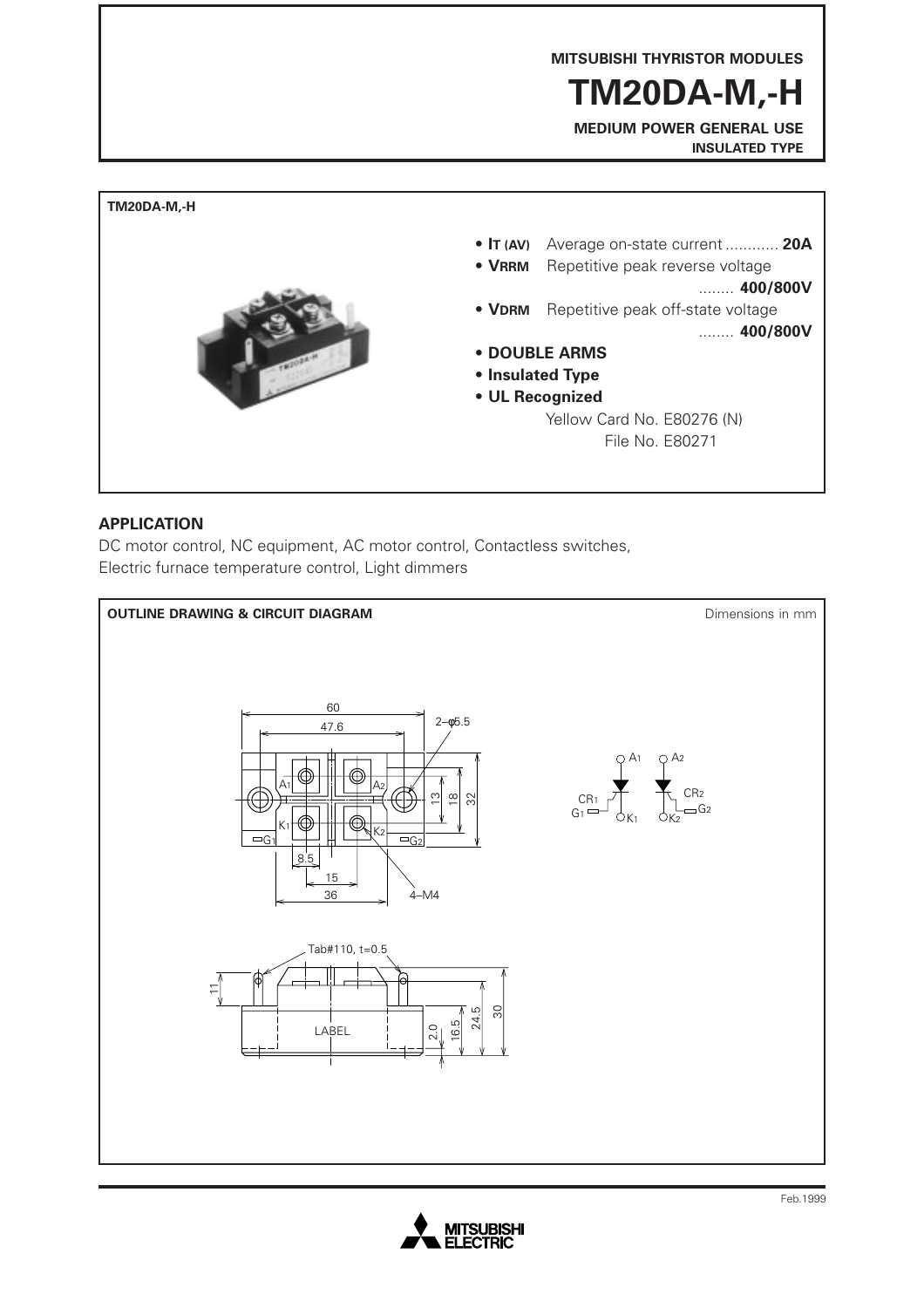### **MEDIUM POWER GENERAL USE INSULATED TYPE**

#### **ABSOLUTE MAXIMUM RATINGS**

| Symbol      | Parameter                             | Voltage class |     |      |
|-------------|---------------------------------------|---------------|-----|------|
|             |                                       | M             |     | Unit |
| <b>VRRM</b> | Repetitive peak reverse voltage       | 400           | 800 |      |
| <b>VRSM</b> | Non-repetitive peak reverse voltage   | 480           | 960 |      |
| VR(DC)      | DC reverse voltage                    | 320           | 640 |      |
| <b>VDRM</b> | Repetitive peak off-state voltage     | 400           | 800 |      |
| <b>VDSM</b> | Non-repetitive peak off-state voltage | 480           | 960 |      |
| $VD$ (DC)   | DC off-state voltage                  | 320           | 640 |      |

| Symbol          | Parameter                                 | Conditions                                       | Ratings             | Unit         |
|-----------------|-------------------------------------------|--------------------------------------------------|---------------------|--------------|
| <b>IT (RMS)</b> | RMS on-state current                      | 30                                               |                     | А            |
| IT (AV)         | Average on-state current                  | Single-phase, half-wave 180° conduction, TC=87°C | 20                  | А            |
| <b>ITSM</b>     | Surge (non-repetitive) on-state current   | One half cycle at 60Hz, peak value               | 400                 | А            |
| $1^2$ t         | $12t$ for fusing                          | Value for one cycle of surge current             | $6.7 \times 10^{2}$ | $A^2s$       |
| di/dt           | Critical rate of rise of on-state current | VD=1/2VDRM, IG=0.5A, Ti=125°C                    | 100                 | $A/\mu s$    |
| PGM             | Peak gate power dissipation               |                                                  | 5.0                 | W            |
| PG (AV)         | Average gate power dissipation            |                                                  | 0.5                 | W            |
| VFGM            | Peak gate forward voltage                 |                                                  | 10                  | V            |
| <b>VRGM</b>     | Peak gate reverse voltage                 |                                                  | 5.0                 | $\vee$       |
| <b>IFGM</b>     | Peak gate forward current                 |                                                  | 2.0                 | А            |
| Ti.             | Junction temperature                      |                                                  | $-40 - +125$        | $^{\circ}$ C |
| Tstg            | Storage temperature                       |                                                  | $-40 - +125$        | $^{\circ}$ C |
| Viso            | Isolation voltage                         | Charged part to case                             | 2500                | $\vee$       |
|                 | Mounting torque                           | Main terminal screw M4                           | $0.98 - 1.47$       | $N \cdot m$  |
|                 |                                           |                                                  | $10 - 15$           | kg∙cm        |
|                 |                                           | Mounting screw M5                                | $1.47 - 2.45$       | N·m          |
|                 |                                           |                                                  | $15 - 25$           | kg·cm        |
|                 | Weight                                    | Typical value                                    | 80                  | g            |

#### **ELECTRICAL CHARACTERISTICS**

| Symbol      | Parameter                                  |                                                                    | Limits |      |      |           |
|-------------|--------------------------------------------|--------------------------------------------------------------------|--------|------|------|-----------|
|             |                                            | Test conditions                                                    |        | Typ. | Max. | Unit      |
| <b>IRRM</b> | Repetitive peak reverse current            | T <sub>i</sub> =125°C, VRRM applied                                |        |      | 4.0  | mA        |
| <b>IDRM</b> | Repetitive peak off-state current          | T <sub>i</sub> =125°C, VDRM applied                                |        |      | 4.0  | mA        |
| <b>VTM</b>  | On-state voltage                           | Ti=125°C, ITM=60A, instantaneous meas.                             |        |      | 1.8  |           |
| dv/dt       | Critical rate of rise of off-state voltage | Ti=125°C, VD=2/3VDRM                                               | 500    |      |      | $V/\mu s$ |
| <b>VGT</b>  | Gate trigger voltage                       | Ti=25°C, VD=6V, RL=2 $\Omega$                                      |        |      | 3.0  |           |
| VGD         | Gate non-trigger voltage                   | $T_i = 125$ °C, VD= $1/2$ VDRM                                     | 0.25   |      |      |           |
| GT          | Gate trigger current                       | Ti=25°C. VD=6V. RL=2 $\Omega$                                      | 10     |      | 50   | mA        |
| $Rth$ (j-c) | Thermal resistance                         | Junction to case (per 1/2 module)                                  |        |      | 1.0  | °C/W      |
| Rth (c-f)   | Contact thermal resistance                 | Case to fin, conductive grease applied (per 1/2 module)            |        |      | 0.25 | °C/W      |
|             | Insulation resistance                      | Measured with a 500V megohmmeter between main terminal<br>and case | 10     |      |      | $M\Omega$ |

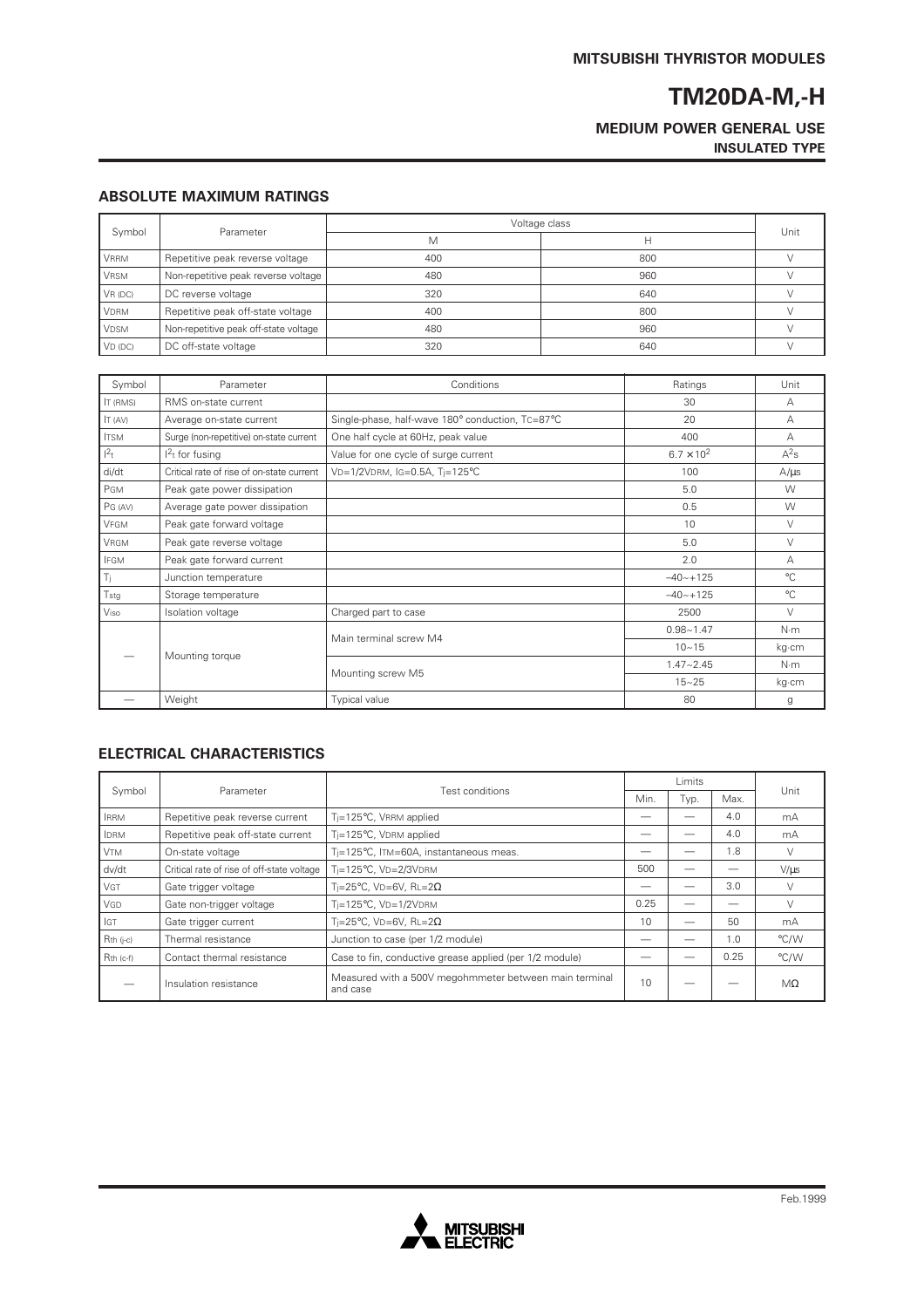**MEDIUM POWER GENERAL USE INSULATED TYPE**

#### **MAXIMUM ON-STATE CHARACTERISTIC**  $10<sup>3</sup>$ 7 5  $T_i=125^{\circ}C$ 3 2 SURGE (NON-REPETITIVE) ON-STATE CURRENT (A) ON-STATE CURRENT (A) ON-STATE CURRENT (A)  $10<sup>2</sup>$ 7 5 3 2  $10<sup>1</sup>$ 7 5 3 2  $10^{-1}$  – 0.5 0.5 1.5 2.5 3.5 4.5 1 2 3 5 7 10 20 30 50 70 100 1.5 2.5 3.5 4.5 ON-STATE VOLTAGE (V) CONDUCTION TIME GATE CHARACTERISTICS **MAXIMUM TRANSIENT THERMAL** 4 <u> 111 - 1</u> TRANSIENT THERMAL IMPEDANCE 3 2 TRANSIENT THERMAL IMPEDANCE .<br>Vfgm=10V<br>K | | | | 10 PGM=5.0W T T T 7 5 GATE VOLTAGE (V) GATE VOLTAGE (V) VGT=3.0V  $\overline{\nu}$  $\sum_{\mathcal{U}}$ PG(AV)= $\sum$ 3 2 IFGM=2.0A ∄ (°C/W) IGT= 50mA 10 0 ć 7 5 Tj= 25°C 3 2 VGD=0.25V 10 –1 ┯ 7 5  $4\overline{)10^12^3}$ 10<sup>1</sup>23 5710<sup>2</sup> 23 5710<sup>3</sup> 23 5710<sup>4</sup> GATE CURRENT (mA) TIME (s) **MAXIMUM AVERAGE ON-STATE POWER DISSIPATION (SINGLE PHASE HALFWAVE)** 40 35  $180$ AVERAGE ON-STATE POWER<br>DISSIPATION (W) PER SINGLE ELEMENT AVERAGE ON-STATE POWER  $120^\circ$  120° CASE TEMPERATURE (°C) CASE TEMPERATURE (°C) 30 DISSIPATION (W) 60° 25  $\theta=30^\circ$ 20 .<br>B  $\oslash$ 15 θ  $1<sup>1</sup>$ 360° **RESISTIVE** 5 INDUCTIVE LOAD 0 15 0 20 5 10 AVERAGE ON-STATE CURRENT (A) AVERAGE ON-STATE CURRENT (A)

#### **PERFORMANCE CURVES**





**IMPEDANCE (JUNCTION TO CASE)**





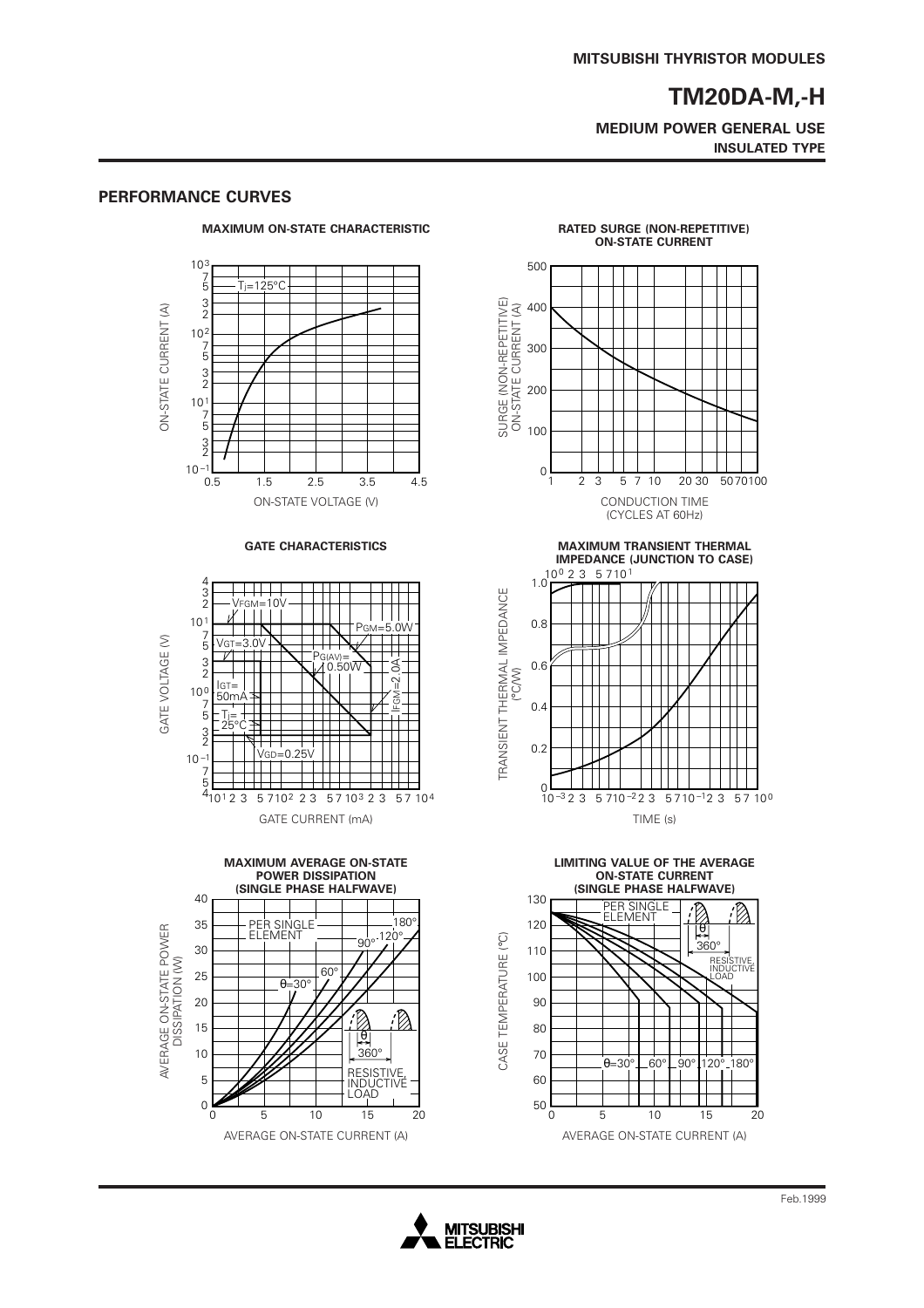**MEDIUM POWER GENERAL USE INSULATED TYPE**





**LIMITING VALUE OF THE RMS ON-STATE CURRENT**





**MITSUBISHI ELECTRIC**